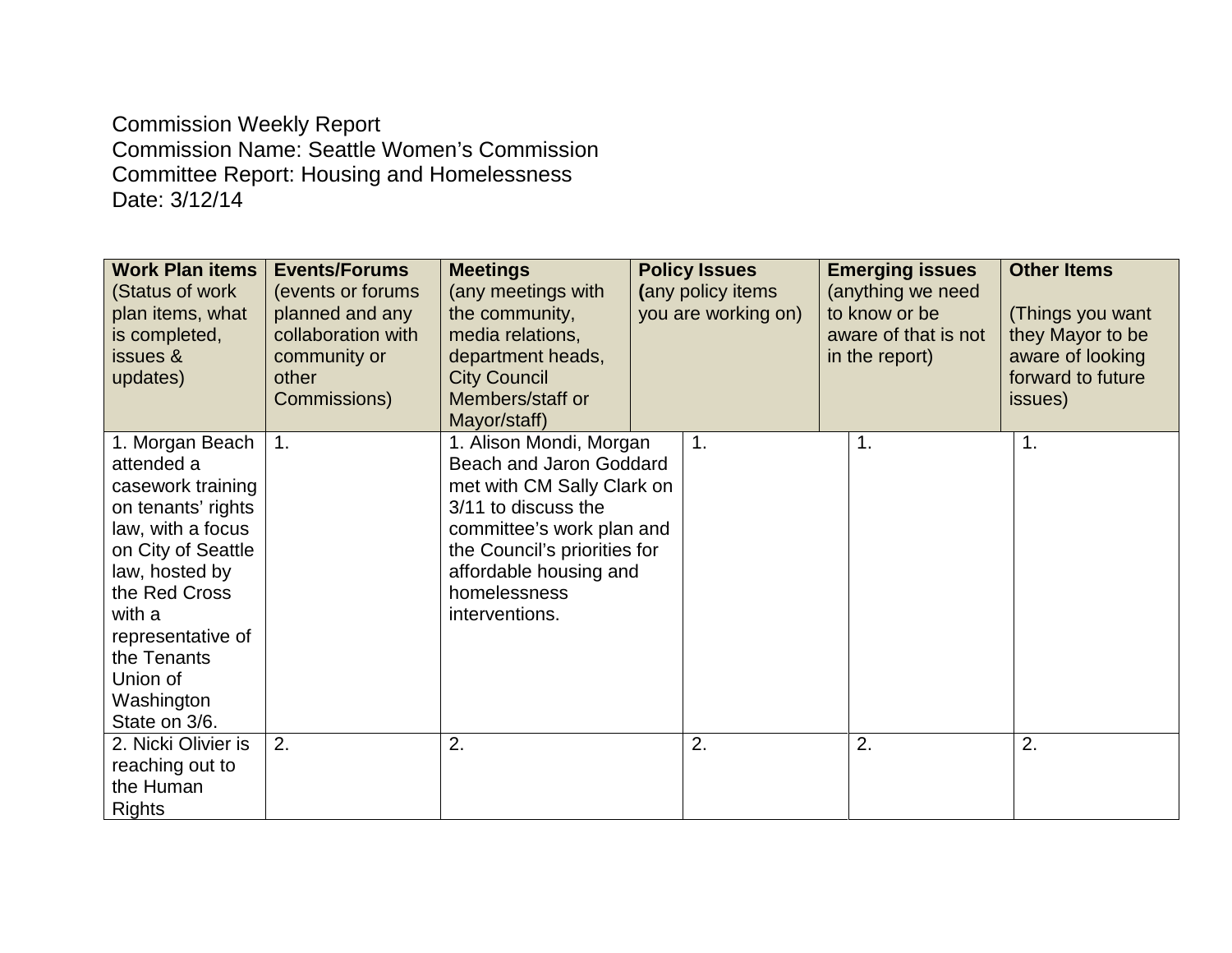| Commission's       |    |    |    |    |    |
|--------------------|----|----|----|----|----|
| Housing and        |    |    |    |    |    |
| Homelessness       |    |    |    |    |    |
| Subcommittee,      |    |    |    |    |    |
| with the hopes of  |    |    |    |    |    |
| collaborating with |    |    |    |    |    |
| them on issues     |    |    |    |    |    |
| related to         |    |    |    |    |    |
| vehicular          |    |    |    |    |    |
| homelessness.      |    |    |    |    |    |
| 3. Alison Mondi    | 3. | 3. | 3. | 3. | 3. |
| scheduled a        |    |    |    |    |    |
| meeting with the   |    |    |    |    |    |
| Washington Low-    |    |    |    |    |    |
| Income Housing     |    |    |    |    |    |
| Alliance to        |    |    |    |    |    |
| discuss emerging   |    |    |    |    |    |
| issues.            |    |    |    |    |    |
| 4.                 | 4. | 4. | 4. | 4. | 4. |
|                    |    |    |    |    |    |
|                    |    |    |    |    |    |

Commission Weekly Report Commission Name: Seattle Women's Commission Committee Report: Health Disparities Date: 3/12/14

| Work Plan items   Events/Forums |                    | <b>Meetings</b>    | <b>Policy Issues</b> | <b>Emerging issues</b> | <b>Other Items</b> |
|---------------------------------|--------------------|--------------------|----------------------|------------------------|--------------------|
| (Status of work)                | events or forums   | (any meetings with | (any policy items    | (anything we need      |                    |
| plan items, what                | planned and any    | the community,     | you are working on)  | to know or be          | (Things you want   |
| is completed,                   | collaboration with | media relations,   |                      | aware of that is not   | they Mayor to be   |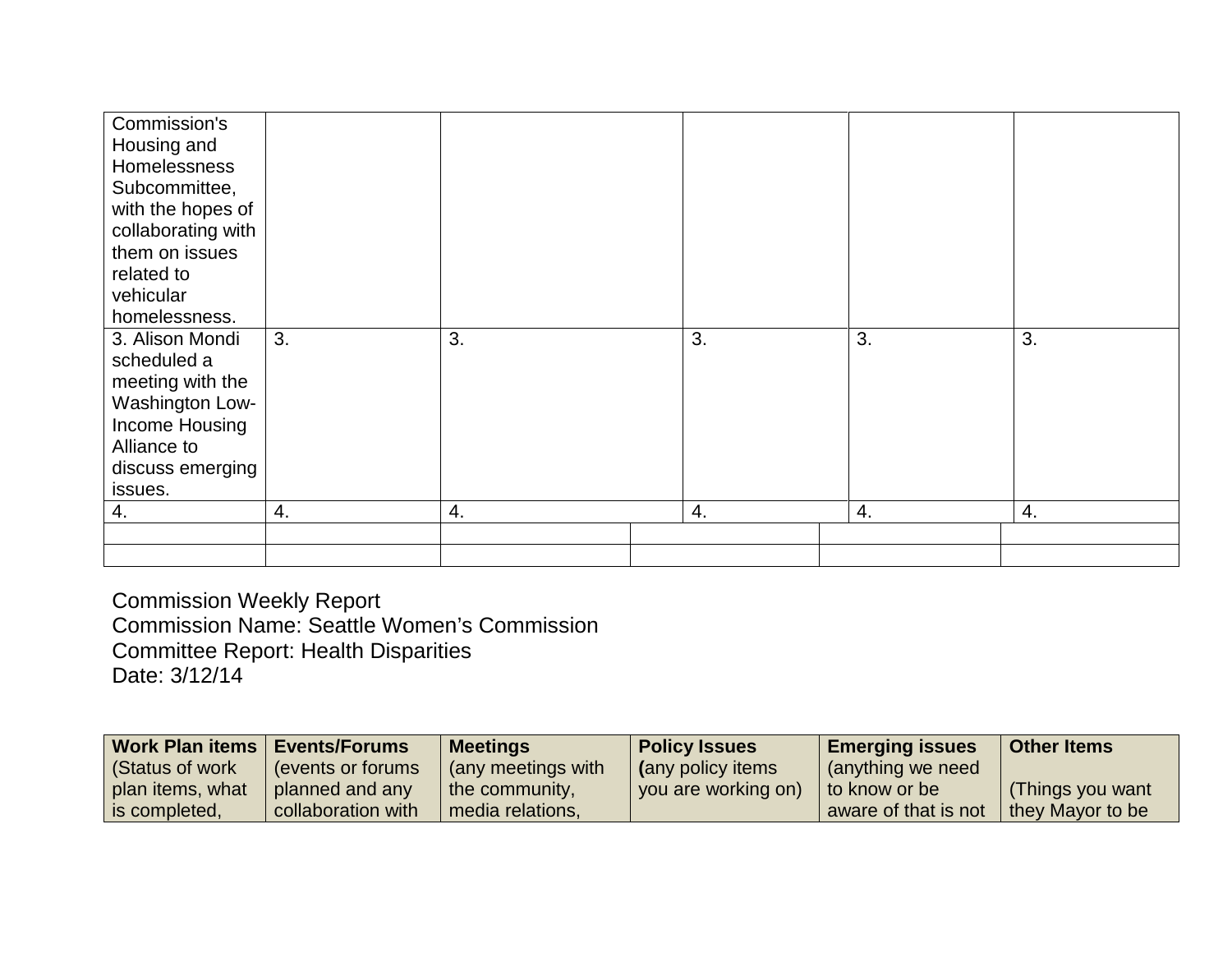| issues &<br>updates)  | community or<br>other<br>Commissions) | department heads,<br><b>City Council</b><br>Members/staff or | in the report) | aware of looking<br>forward to future<br>issues) |
|-----------------------|---------------------------------------|--------------------------------------------------------------|----------------|--------------------------------------------------|
|                       |                                       | Mayor/staff)                                                 |                |                                                  |
| Clarissa spoke with   |                                       |                                                              |                |                                                  |
| Dr. Leslie Walker,    |                                       |                                                              |                |                                                  |
| Chief of Division of  |                                       |                                                              |                |                                                  |
| Adolescent            |                                       |                                                              |                |                                                  |
| Medicine at UW to     |                                       |                                                              |                |                                                  |
| discuss adolescent    |                                       |                                                              |                |                                                  |
| health issues in      |                                       |                                                              |                |                                                  |
| Seattle and King      |                                       |                                                              |                |                                                  |
| County. Priority      |                                       |                                                              |                |                                                  |
| issues include:       |                                       |                                                              |                |                                                  |
| mental health, the    |                                       |                                                              |                |                                                  |
| impact of             |                                       |                                                              |                |                                                  |
| legalization of       |                                       |                                                              |                |                                                  |
| marijuana on          |                                       |                                                              |                |                                                  |
| adolescent drug and   |                                       |                                                              |                |                                                  |
| substance use, and    |                                       |                                                              |                |                                                  |
| bullying (including   |                                       |                                                              |                |                                                  |
| cyber bullying).      |                                       |                                                              |                |                                                  |
| Michele provided      |                                       |                                                              |                |                                                  |
| final round of edits  |                                       |                                                              |                |                                                  |
| to Giulia's report on |                                       |                                                              |                |                                                  |
| food access for       |                                       |                                                              |                |                                                  |
| women in Seattle, to  |                                       |                                                              |                |                                                  |
| be available          |                                       |                                                              |                |                                                  |
| publically soon.      |                                       |                                                              |                |                                                  |
|                       | Mercedes attended                     |                                                              |                |                                                  |
|                       | the Human Rights                      |                                                              |                |                                                  |
|                       | Commission meeting,                   |                                                              |                |                                                  |
|                       | regarding homeless                    |                                                              |                |                                                  |
|                       | issues, and passed on                 |                                                              |                |                                                  |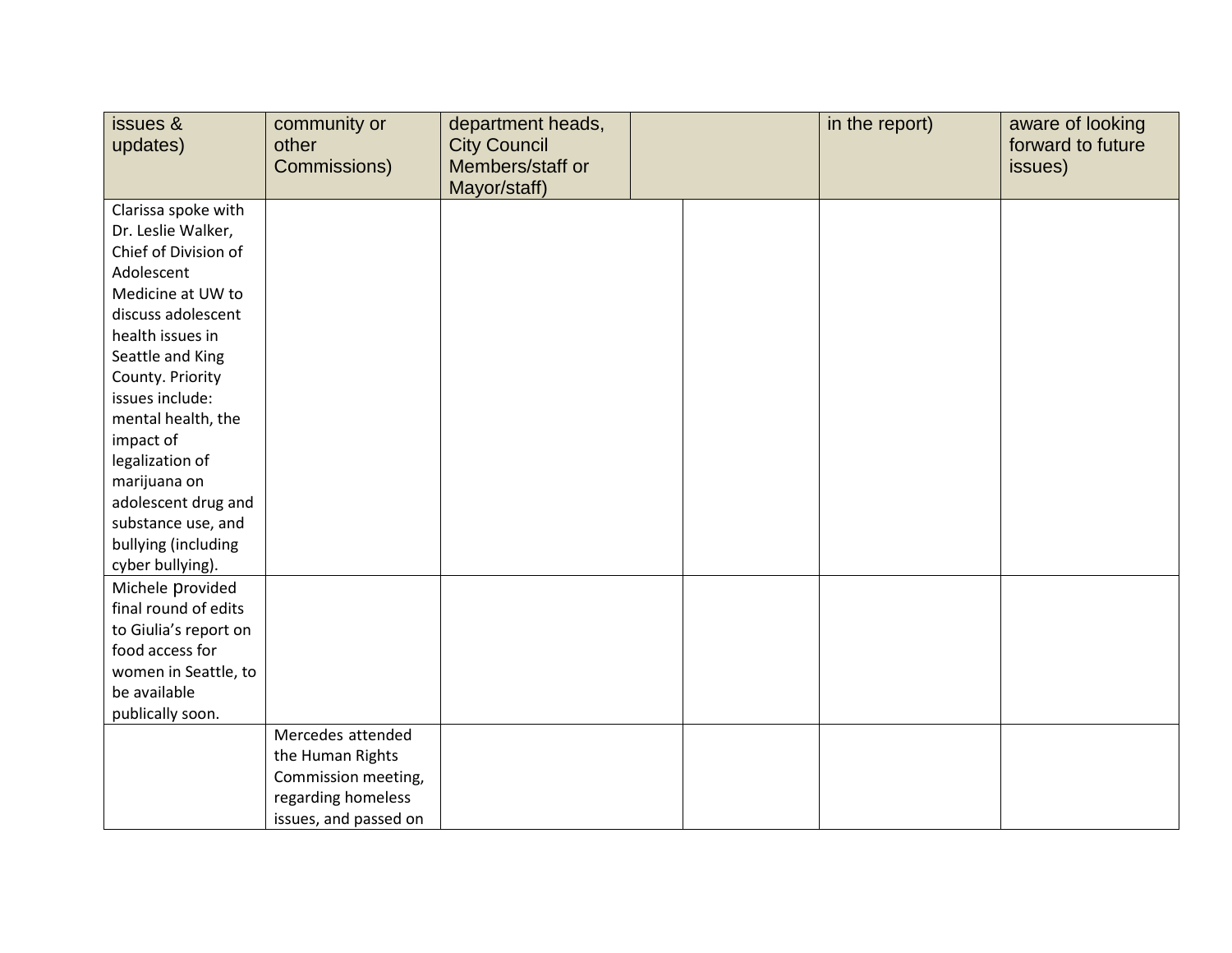| committee |                                                                                                                                                                                             |
|-----------|---------------------------------------------------------------------------------------------------------------------------------------------------------------------------------------------|
|           | Clarissa will explore<br>possibilities to invite<br>Dr. Walker to speak at<br>SWC meeting. Identify<br>community outreach<br>opportunities through<br>schools, Planned<br>Parenthoods, etc. |
|           | Clarissa will meet with<br>Megan Crane to discuss<br>MNCH issues and<br>initiatives in King<br>County.                                                                                      |

Commission Weekly Report Commission Name: Seattle Women's Commission Committee Report: Economic Opportunity Date: 3/12/14

| Work Plan items       | <b>Events/Forums</b> | <b>Meetings</b>     | <b>Policy Issues</b> | <b>Emerging issues</b> | <b>Other Items</b> |
|-----------------------|----------------------|---------------------|----------------------|------------------------|--------------------|
| <b>Status of work</b> | (events or forums)   | (any meetings with  | (any policy items    | (anything we need      |                    |
| plan items, what      | planned and any      | the community,      | you are working on)  | to know or be          | (Things you want   |
| is completed,         | collaboration with   | media relations,    |                      | aware of that is not   | they Mayor to be   |
| issues &              | community or         | department heads,   |                      | in the report)         | aware of looking   |
| updates)              | other                | <b>City Council</b> |                      |                        | forward to future  |
|                       | Commissions)         | Members/staff or    |                      |                        | issues)            |
|                       |                      | Mayor/staff)        |                      |                        |                    |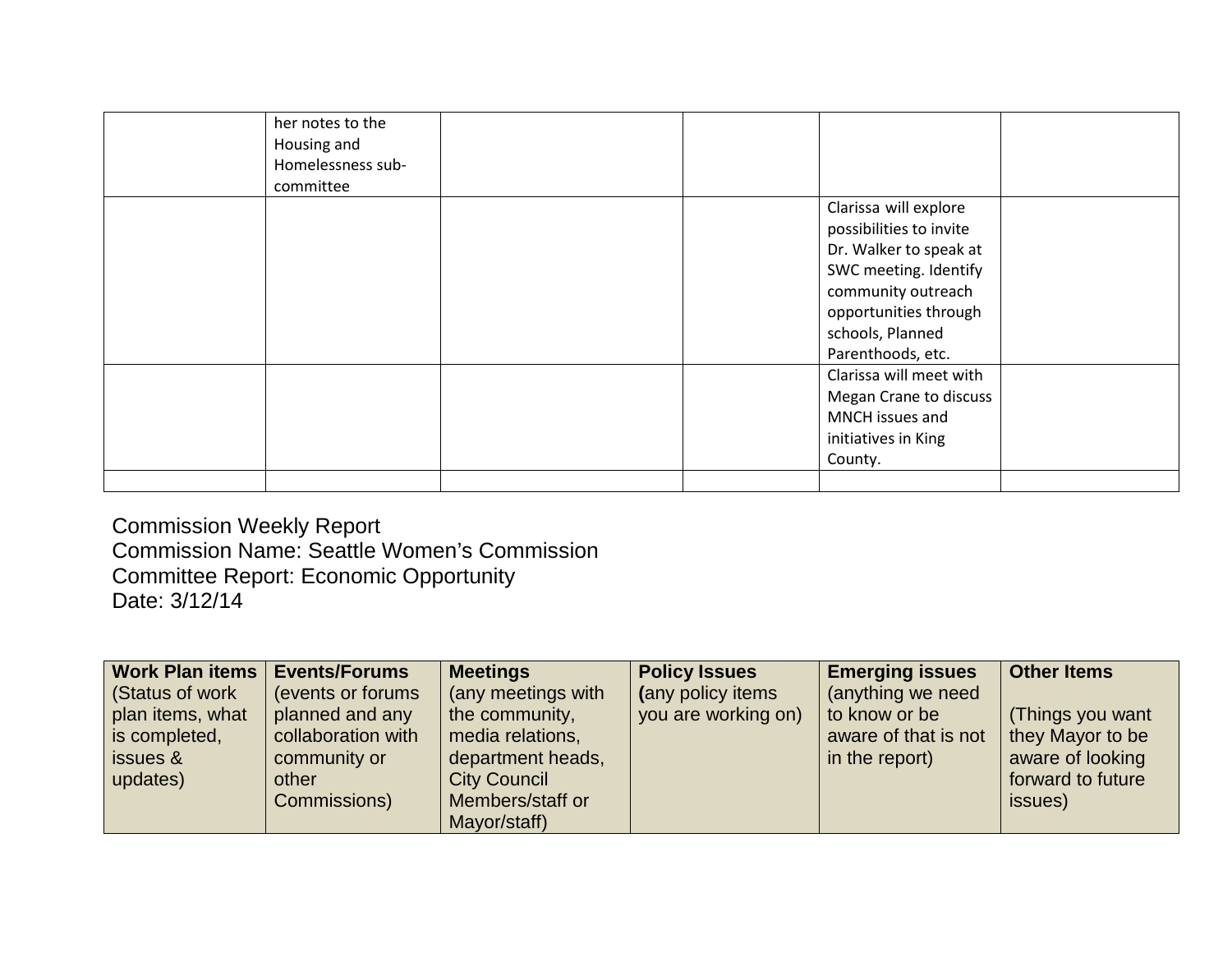| Liz attended the            |                   |  |                       |  |
|-----------------------------|-------------------|--|-----------------------|--|
| Interdepartmental           |                   |  |                       |  |
| Meeting (filling in         |                   |  |                       |  |
| for Michele Frix) to        |                   |  |                       |  |
| introduce SWC and           |                   |  |                       |  |
| present the history         |                   |  |                       |  |
| of partnership with         |                   |  |                       |  |
| CM O'Brien's office         |                   |  |                       |  |
|                             | Wendy accepted a  |  |                       |  |
|                             | proclamation on   |  |                       |  |
|                             | behalf of the SWC |  |                       |  |
|                             | presented by CM   |  |                       |  |
|                             | Godden honoring   |  |                       |  |
|                             | Women's History   |  |                       |  |
|                             | Month and         |  |                       |  |
|                             | International     |  |                       |  |
|                             | Women's Day       |  |                       |  |
| Wendy attended a            |                   |  |                       |  |
| meeting with                |                   |  |                       |  |
| <b>National Association</b> |                   |  |                       |  |
| of Women MBAs               |                   |  |                       |  |
| (Seattle Chapter) to        |                   |  |                       |  |
| discuss the next            |                   |  |                       |  |
| steps of the equal          |                   |  |                       |  |
| pay taskforce and           |                   |  |                       |  |
| concerns of women           |                   |  |                       |  |
| related to childcare,       |                   |  |                       |  |
| opportunity for             |                   |  |                       |  |
| women returning to          |                   |  |                       |  |
| workforce, and the          |                   |  |                       |  |
| difficulty of               |                   |  |                       |  |
| advancement into            |                   |  |                       |  |
| leadership roles.           |                   |  |                       |  |
|                             |                   |  | Liz will be following |  |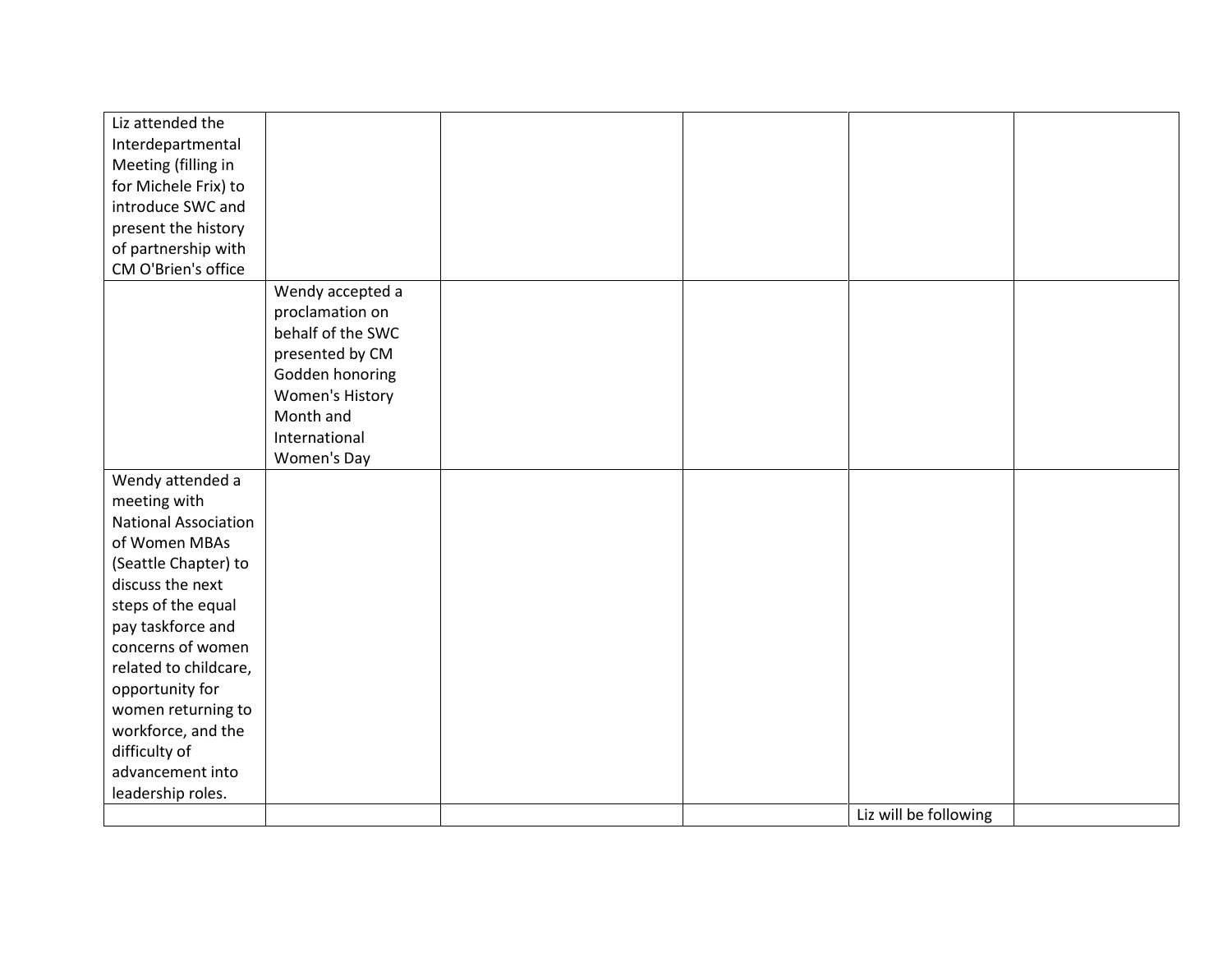|  | up with contacts     |
|--|----------------------|
|  | made at IDT          |
|  | meeting, a few       |
|  | attendees expressed  |
|  | interest in          |
|  | collaborating with   |
|  | SWC on outreach      |
|  | projects (mainly     |
|  |                      |
|  | around public        |
|  | health/health        |
|  | disparities)         |
|  | Wendy will be        |
|  | meeting with         |
|  | Markham McIntyre     |
|  | and George Allen     |
|  | from the Seattle     |
|  | Metropolitan         |
|  | Chamber of           |
|  | Commerce to discuss  |
|  | business outreach.   |
|  | CM Godden will be    |
|  | attending the SWC    |
|  | monthly meeting to   |
|  | discuss the next     |
|  | steps of the equal   |
|  | pay taskforce. SWC   |
|  | has invited the      |
|  | existing taskforce   |
|  | and the August pay   |
|  | equity event         |
|  | panelists to attend. |
|  | Sahar (Office of     |
|  | immigrant and        |
|  | Refugee Affairs) and |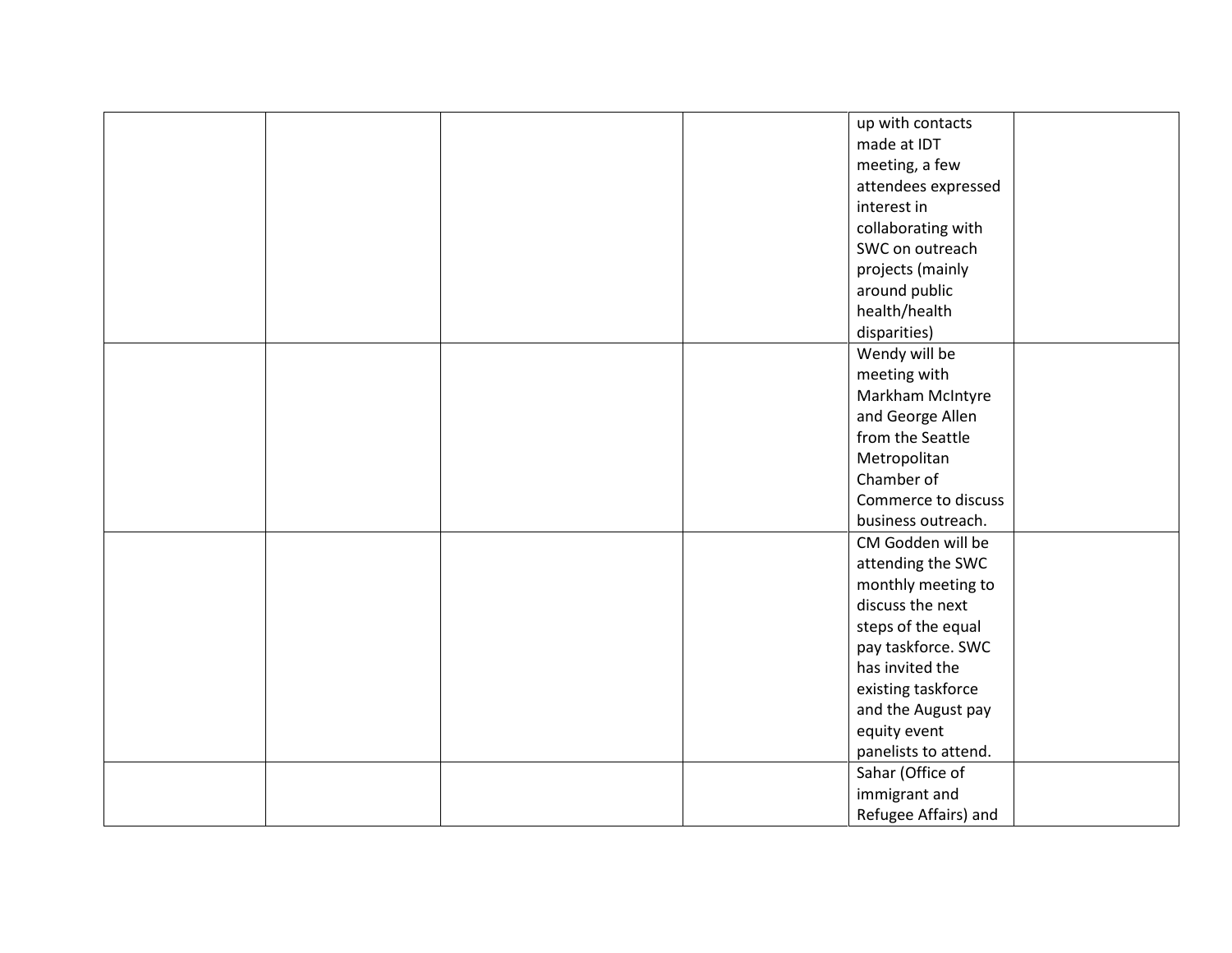|                            |  | Mariya Kochubey       |  |
|----------------------------|--|-----------------------|--|
|                            |  | (I&R Commission)      |  |
|                            |  | will be attending to  |  |
|                            |  |                       |  |
|                            |  | discuss the ACA       |  |
|                            |  | event (which the      |  |
|                            |  | SWC partnered on).    |  |
|                            |  | Karina Bull (SOCR)    |  |
|                            |  | will be attending to  |  |
|                            |  | discuss business      |  |
|                            |  | community outreach    |  |
|                            |  | and partnership       |  |
|                            |  | potential between     |  |
|                            |  | SOCR and SWC.         |  |
|                            |  | Tracey will be        |  |
|                            |  | attending the City of |  |
|                            |  | Seattle's Income      |  |
|                            |  | Inequality Advisory   |  |
|                            |  | Committee             |  |
|                            |  |                       |  |
|                            |  | tomorrow evening      |  |
| Betsy helped facilitate    |  |                       |  |
| the meeting 3/11 for       |  |                       |  |
| the Mayor's Income         |  |                       |  |
| <b>Inequality Advisory</b> |  |                       |  |
| Committee. It was          |  |                       |  |
| well attended by a         |  |                       |  |
| variety of employer,       |  |                       |  |
| business and               |  |                       |  |
| community leaders.         |  |                       |  |
|                            |  |                       |  |
|                            |  |                       |  |

Commission Weekly Report Commission Name: Seattle Women's Commission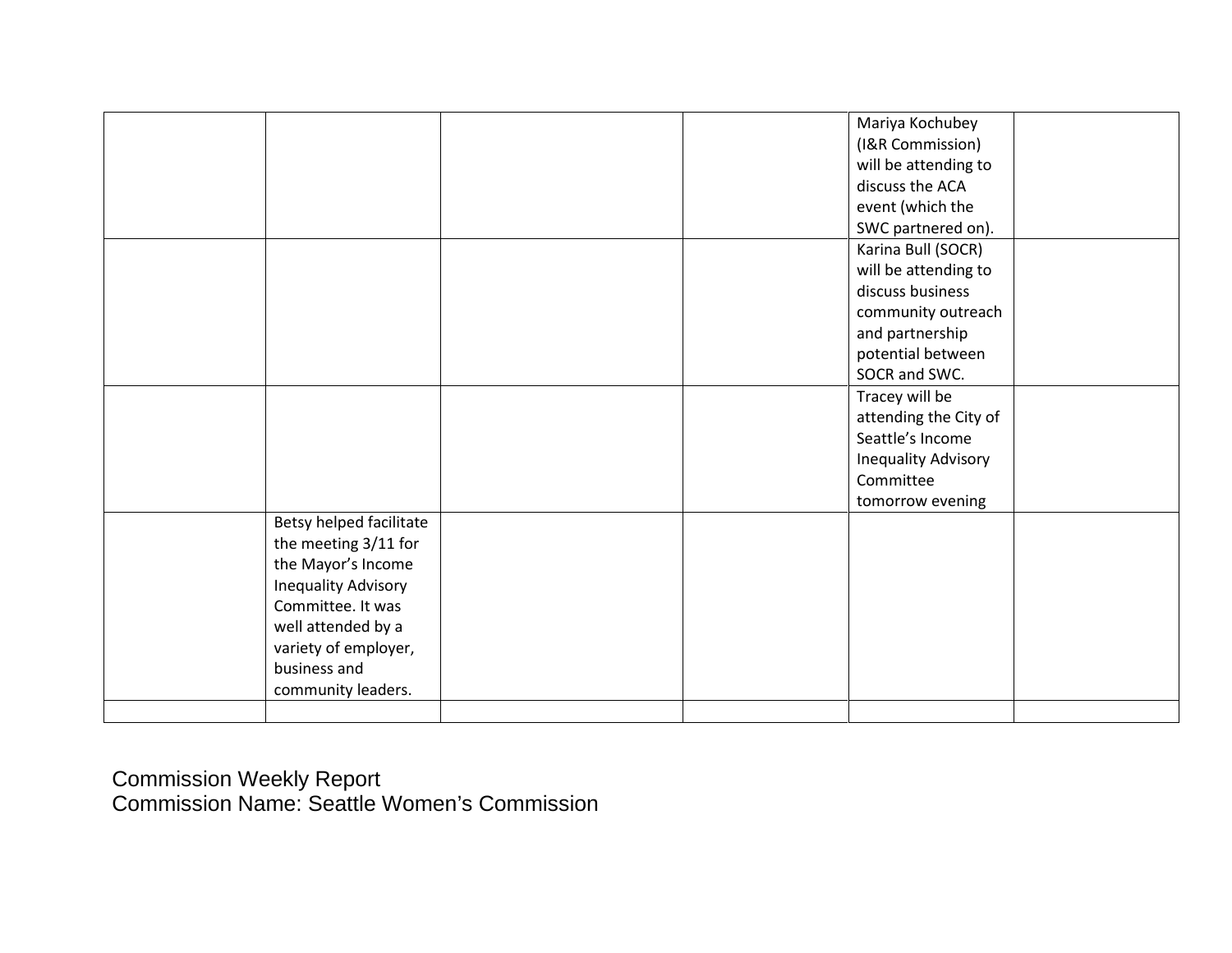## Committee Report: Violence Prevention Date: 3/12/14

| <b>Work Plan items</b><br>(Status of work<br>plan items, what<br>is completed,<br>issues &<br>updates) | <b>Events/Forums</b><br>(events or forums)<br>planned and any<br>collaboration with<br>community or<br>other<br>Commissions)                                                                                 | <b>Meetings</b><br>(any meetings with<br>the community,<br>media relations,<br>department heads,<br><b>City Council</b><br>Members/staff or<br>Mayor/staff) | <b>Policy Issues</b><br>(any policy items<br>you are working on) |  | <b>Emerging issues</b><br>(anything we need<br>to know or be<br>aware of that is not<br>in the report) | <b>Other Items</b><br>(Things you want<br>they Mayor to be<br>aware of looking<br>forward to future<br>issues) |
|--------------------------------------------------------------------------------------------------------|--------------------------------------------------------------------------------------------------------------------------------------------------------------------------------------------------------------|-------------------------------------------------------------------------------------------------------------------------------------------------------------|------------------------------------------------------------------|--|--------------------------------------------------------------------------------------------------------|----------------------------------------------------------------------------------------------------------------|
| Bridgette began<br>researching model<br>policies on working<br>with non-English<br>speaking victims.   |                                                                                                                                                                                                              |                                                                                                                                                             |                                                                  |  |                                                                                                        |                                                                                                                |
|                                                                                                        | Bridgette watched the<br>weekly King County<br>Council Law, Justice,<br>Health and Human<br>Services committee<br>meeting, specifically<br>to see the update on<br>King County District<br>Court operations. |                                                                                                                                                             |                                                                  |  |                                                                                                        |                                                                                                                |
|                                                                                                        | Bridgette watched the<br>video of the 2/26/14<br><b>City Council</b><br>Committee meeting<br>on police discipline                                                                                            |                                                                                                                                                             |                                                                  |  |                                                                                                        |                                                                                                                |